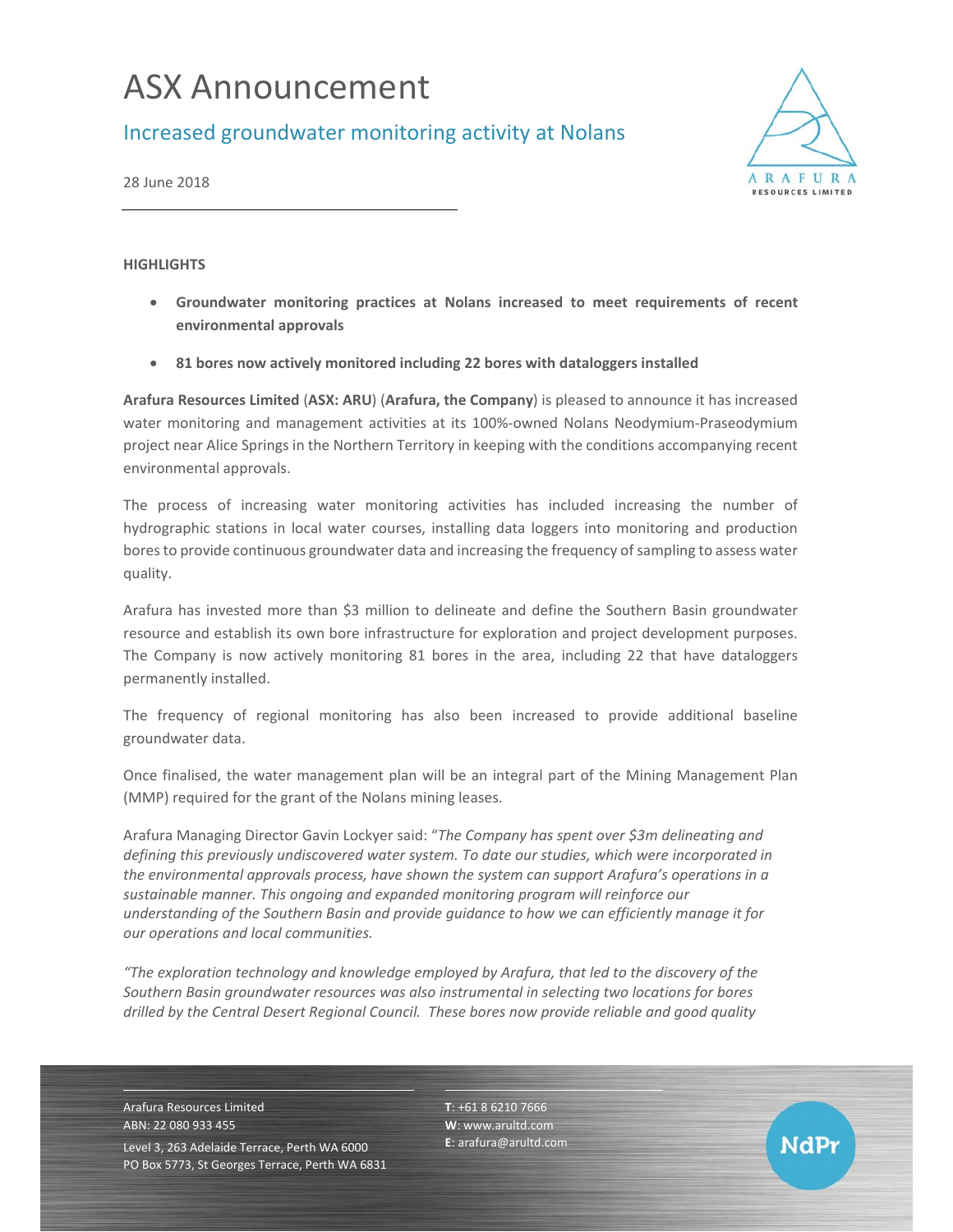#### **Increased groundwater monitoring activity at Nolans**



*drinking water for the small Alyuen Aboriginal community and the nearby Aileron Roadhouse and Aileron Station homestead.*"

‐ ENDS ‐

### **For further information contact: Media enquiries:**

Gavin Lockyer **Carried Executes** Euke Forrestal

Managing Director Media and Capital Partners T: +61 8 6210 7666 M: +61 411 479 144



Drilling and discovery of Southern Basins aquifers



Hydrographic station in local watercourse **Rising stage sampler** 

![](_page_1_Picture_13.jpeg)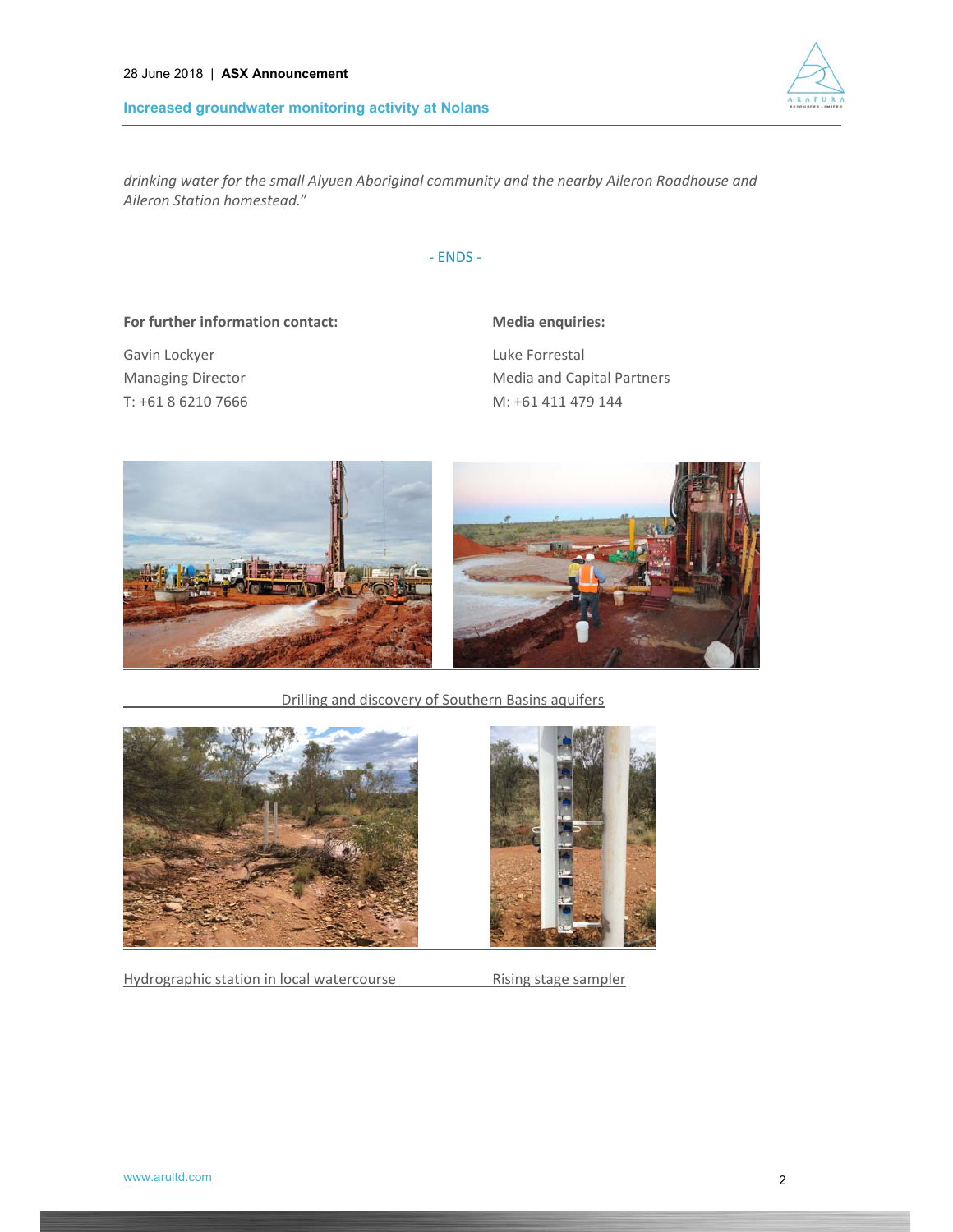![](_page_2_Picture_1.jpeg)

## **Increased groundwater monitoring activity at Nolans**

![](_page_2_Picture_3.jpeg)

Water sampling groundwater

![](_page_2_Picture_5.jpeg)

Water sampling **Water School Contract Contract Contract Contract Contract Contract Contract Contract Contract Contract Contract Contract Contract Contract Contract Contract Contract Contract Contract Contract Contract Cont** 

![](_page_2_Picture_8.jpeg)

Monitoring Standing water level variations